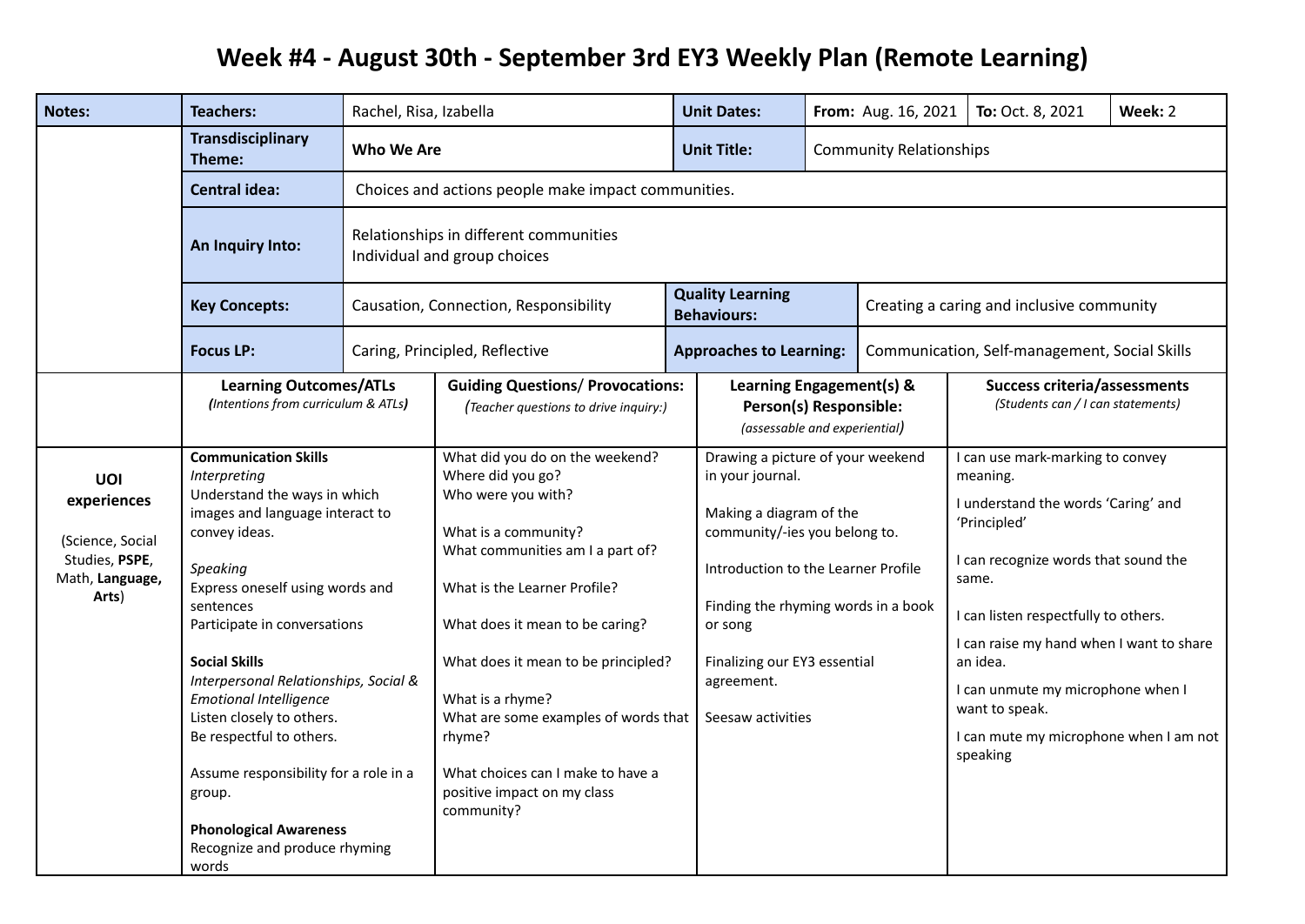|                                 | Describe duration using months,          | What day is it today (yesterday/ | Daily calendar                     | I understand that calendars can be used   |
|---------------------------------|------------------------------------------|----------------------------------|------------------------------------|-------------------------------------------|
| UOI                             | weeks, days and hours                    | tomorrow)?                       |                                    | to find the date.                         |
| experiences<br>(Science, Social |                                          |                                  | Making a schedule (on paper,       |                                           |
|                                 | Use measures of time to assist with      | What does it mean to measure     | showing morning, afternoon &       | I can use tools to measure the attributes |
|                                 | problem solving in real-life situations. | something?                       | evening routines with any          | of objects and events.                    |
| Studies, PSPE,                  |                                          |                                  | combination of pictures and words) |                                           |
| Math, Language                  | Measure and compare the lengths          | How can we measure time?         |                                    | I understand that time is measured using  |
| Arts)                           | and capacities of pairs of objects       |                                  | Setting up a water play centre at  | universal units of measure, for example,  |
|                                 | using uniform, informal units.           |                                  | home - introduce capacity          | years, months, days                       |
|                                 |                                          |                                  |                                    |                                           |
|                                 |                                          |                                  | Seesaw activities                  |                                           |